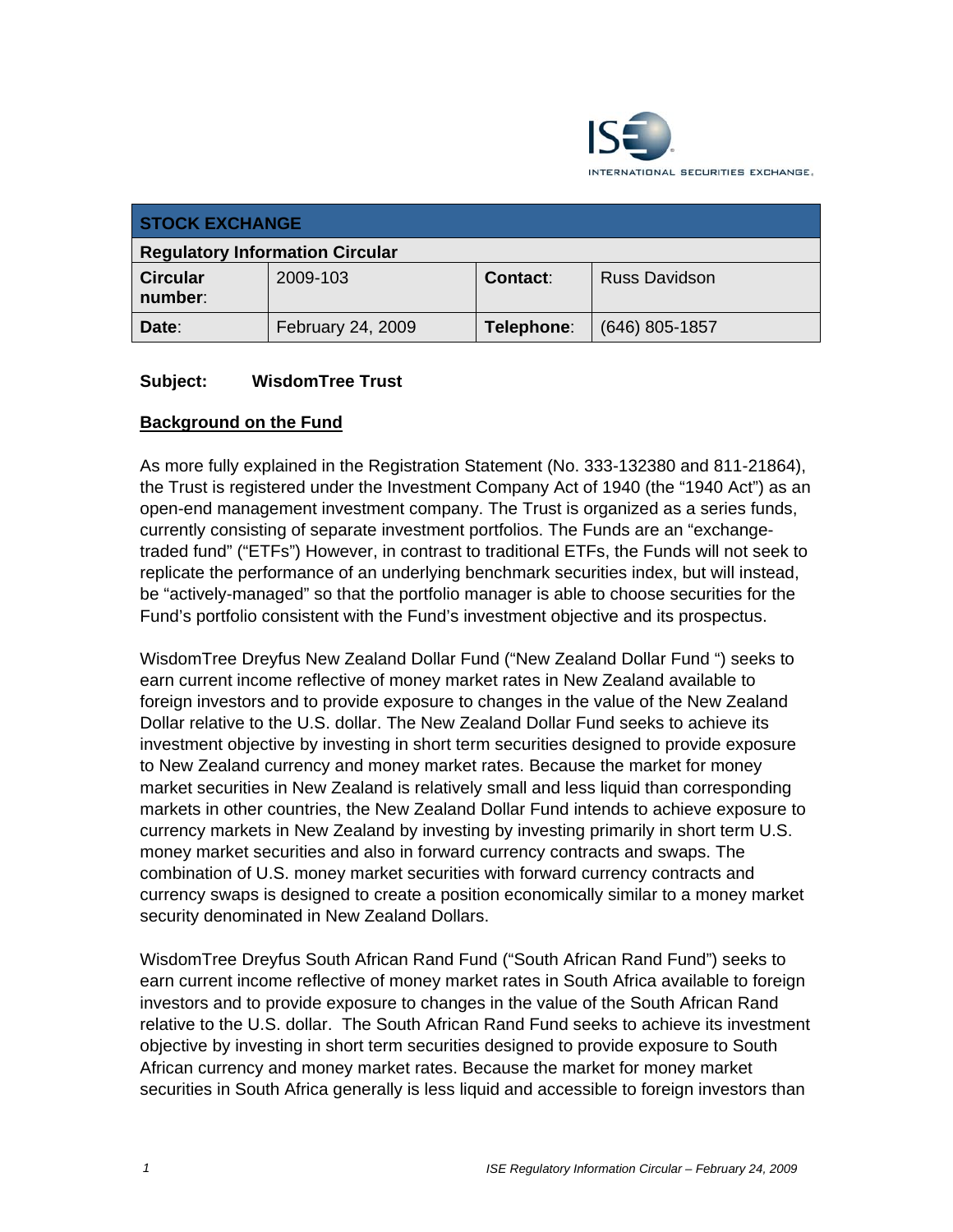corresponding markets in other countries, the South African Rand Fund intends to achieve exposure to currency markets in South Africa by investing primarily in short term U.S. money market securities and also in forward currency contracts and swaps. The combination of U.S. money market securities with forward currency contracts and currency swaps is designed to create a position economically similar to a money market security denominated in South African Rand.

WisdomTree Asset Management, Inc. ("WTA"or "Advisor") is the investment advisor to the Funds. The Advisor is registered under the Investment Advisers Act of 1940. The Advisor's parent corporation is WisdomTree Investments, Inc. ("WTI"). The Funds will be advised by WTA. WTA has entered into a Sub-advisory Agreement with Dreyfus Corporation ("Dreyfus"). Dreyfus is wholly owned subsidiary of BNY Mellon. The Bank of New York is the administrator, custodian and transfer agent for each Fund.

As described more fully in the Trust's Prospectus and Statement of Additional Information ("SAI"), the Funds issues and redeems Shares at their net asset value ("NAV") only in large blocks of 200,000 Shares (each block of 200,000 Shares called a "Creation Unit"), in exchange for a basket of money market securities and/or cash. Each International Currency Income Fund also may issue and redeem Creation Units in exchange for a designated basket of non-U.S. currency and an amount of U.S. cash. Shares of the Fund will trade at market prices that may differ from the NAV. Shares of the Fund are redeemable only in Creation Units in exchange for cash. Except when aggregated in Creation Units, the Shares may not be redeemed with the Trust.

The Trusts registration statement describes the various fees and expenses for the Fund's Shares. For a more complete description of the Fund and the underlying index, visit www.wisdomtree.com.

#### **Disclosure of Portfolio Holdings**

Unlike traditional ETFs that are not required to provide daily portfolio disclosure, the Funds will prior to the opening each business day, make publicly available on their website, www.wisdomtree.com, a file of all the portfolio securities and other assets held by each Fund and the quantities thereof, as of the close of business on the prior business day, reflecting all securities bought and sold on such prior business day. This information will be available to investors and market participants accessing the Funds' website and will form the basis for each Funds calculation of NAV as of the close of regular trading on NYSE Arca's Core Trading Session (normally 4:00 p.m. Eastern Time).

#### **Portfolio Indicative Value**

The NYSE Arca will disseminate, at least every 15 seconds, through the facilities of the Consolidated Tape Association, an estimated value for the Fund's on a per-Share basis (the "Portfolio Indicative Value"). The Portfolio Indicative Value is designed to provide investors with a reference value which can be used in connection with other related market information.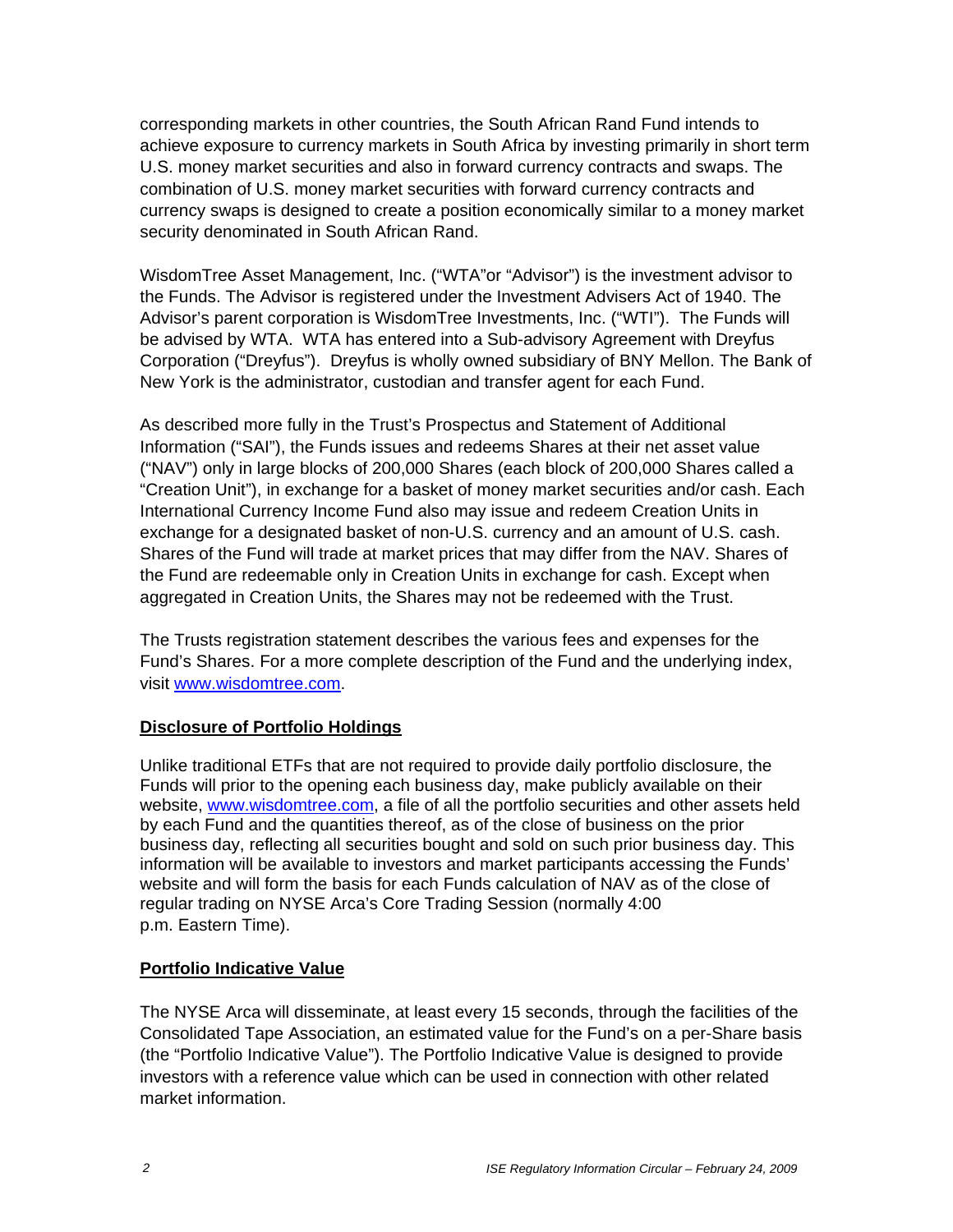The ISE does not guarantee the accuracy or completeness of the Portfolio Indicative Value. The Portfolio Indicative Value is determined by dividing the "Estimated Fund Value" as of the time of the calculation by the total Shares outstanding. "Estimated Fund Value" is the sum of the estimated amount of cash held in the Fund's portfolio, the estimated value of the securities held in the Fund's portfolio and the estimated amount of accrued interest, minus the estimated amount of liabilities.

The Portfolio Indicative Value on a per-Share basis disseminated should not be viewed as a real time update of the NAV, which is calculated only once a day.

#### **Other Information about the Fund**

Each of the Brazilian Real Fund, Chinese Yuan Fund and the Indian Rupee Fund intend to pay out dividends, if any, annually. The Euro Fund intends to pay out dividends, if any, quarterly.

The Depository Trust Company ("DTC") will serve as securities depository for the Shares, which may be held only in book-entry form; stock certificates will not be issued. DTC, or its nominee, is the record or registered owner of all outstanding Shares.

The NAV of each Fund's shares is calculated once daily each day the New York Stock Exchange ("NYSE") is open for business (a "Business Day") as of the close of regular trading on the NYSE, generally 4:00 p.m. Eastern time. NAV per share is calculated by dividing a Fund's net assets by the number of Fund shares outstanding. In calculating a Fund's NAV, Fund investments generally are valued using market valuations. Short-term debt securities with remaining maturities of 60 days or less generally are valued on the basis of amortized cost. U.S. fixed income assets may be valued as of the announced closing time for such securities on any day that the Securities Industry and Financial Markets Association announces an early closing time. The value of any assets or liabilities denominated in a currency other than the U.S. dollar are converted into U.S. dollars using an exchange rate deemed appropriate by the Fund.

#### **Purchases and Redemptions in Creation Unit Size**

Equity Electronic Access Members ("Equity EAMs") are hereby informed that procedures for purchases and redemptions of Shares in Creation Units are described in the Trust's Prospectus and SAI and that Shares are not individually redeemable but are redeemable only in Creation Unit aggregations or multiples thereof.

The Trust's Prospectus and SAI describe additional procedures and requirements that apply to the creation and redemption of Shares.

# **Principal Risks**

Interested persons are referred to the Trust's Prospectus for a completed description of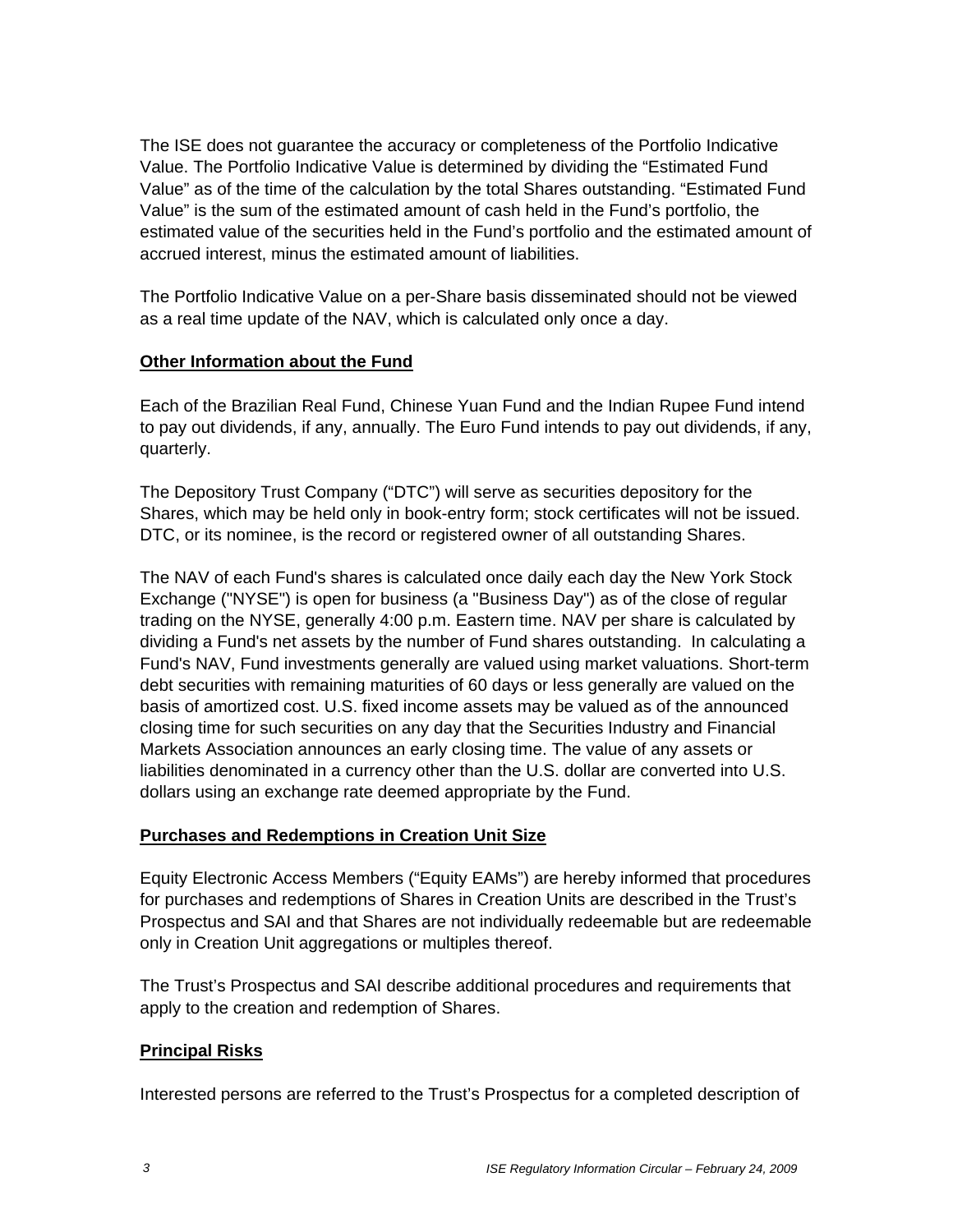risks associated with an investment in the Shares. As noted in the Prospectus, the Shares may trade at market prices that may differ from their NAV. The NAV of the Shares will fluctuate with changes in the market value of the Fund's holdings. The market prices of the Shares will fluctuate in accordance with changes in NAV as well as the supply and demand for the Shares.

#### **Exchange Rules Applicable to Trading in the Shares**

The Shares are considered equity securities, thus rendering trading in the Shares subject to the Exchange's existing rules governing the trading of equity securities.

# **Trading Hours**

Trading in the Shares on ISE is on a UTP basis and is subject to ISE equity trading rules. The Shares will trade from 8:00 a.m. until 8:00 p.m. Eastern Time. Equity EAMs trading the Shares during the Extended Market Sessions are exposed to the risk of the lack of the calculation or dissemination of underlying index value or intraday indicative value ("IIV"). For certain derivative securities products, an updated underlying index value or IIV may not be calculated or publicly disseminated in the Extended Market hours. Since the underlying index value and IIV are not calculated or widely disseminated during Extended Market hours, an investor who is unable to calculate implied values for certain derivative securities products during Extended Market hours may be at a disadvantage to market professionals.

## **Trading Halts**

ISE will halt trading in the Shares of a Trust in accordance with ISE Rule 2101(a)(2)(iii). The grounds for a halt under this Rule include a halt by the primary market because it stops trading the Shares and/or a halt because dissemination of the IIV or applicable currency spot price has ceased, or a halt for other regulatory reasons. In addition, ISE will stop trading the Shares of a Trust if the primary market de-lists the Shares.

#### **Delivery of a Prospectus**

Pursuant to federal securities laws, investors purchasing Shares must receive a prospectus prior to or concurrently with the confirmation of a transaction. Investors purchasing Shares directly from the Fund (by delivery of the Deposit Amount) must also receive a prospectus.

Prospectuses may be obtained through the Distributor or on the Fund's website. The Prospectus does not contain all of the information set forth in the registration statement (including the exhibits to the registration statement), parts of which have been omitted in accordance with the rules and regulations of the SEC. For further information about the Fund, please refer to the Trust's registration statement.

# **Exemptive, Interpretive and No-Action Relief Under Federal Securities Regulations**

The Commission has issued a letter dated May 9, 2008 (the "No-Action Letter") granting exemptive or no-action relief from certain rules under the Securities Exchange Act of 1934 for the Shares.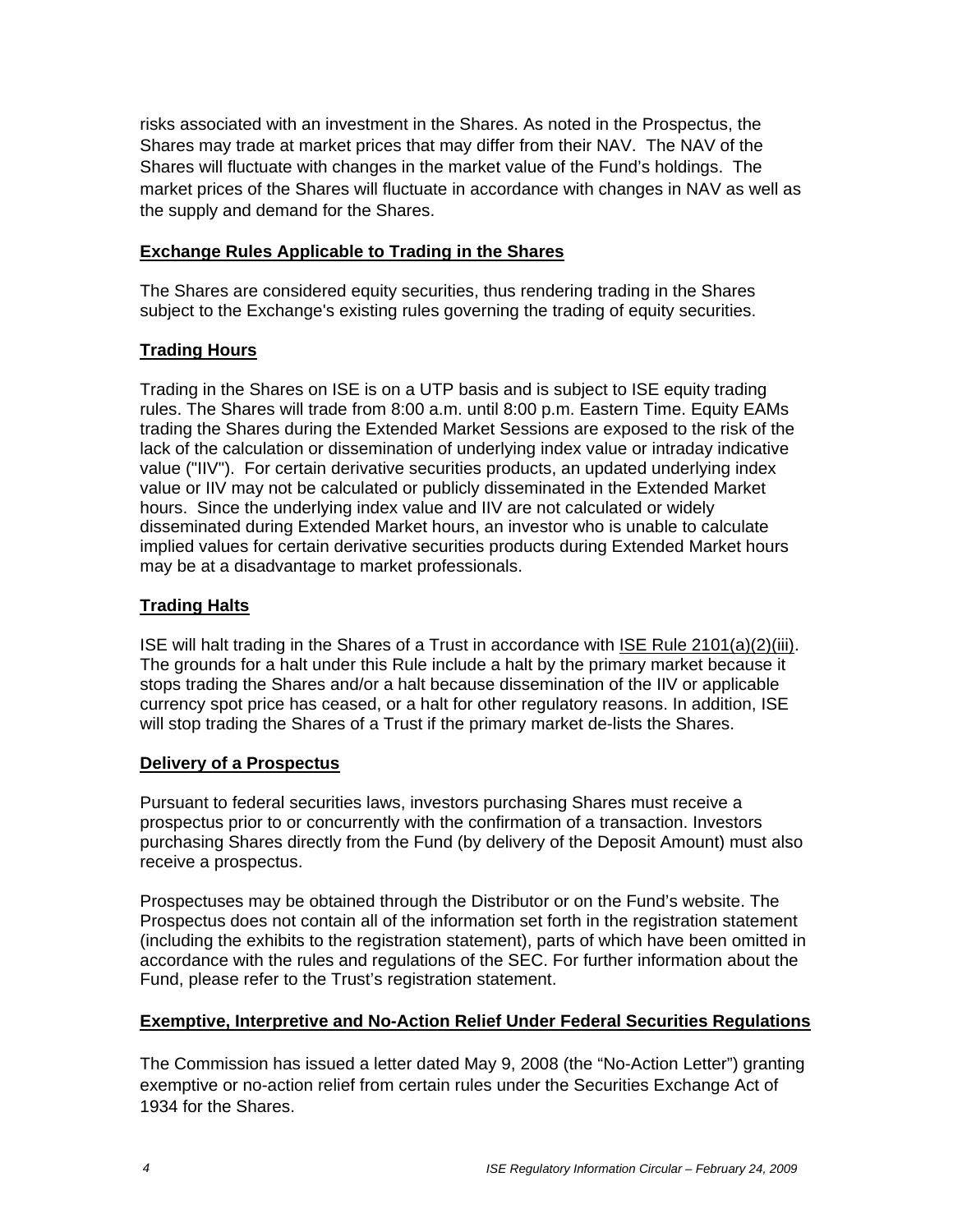# **Regulation M Exemptions**

Under the No-Action Letter, the Fund is exempted from Rule 101 pursuant to paragraph (c)(4) of Rule 101, permitting persons who may be deemed to be participating in a distribution of the Shares to bid for or purchase Shares during their participation in such distribution. The Fund is exempted under Rule 102(d)(4), permitting a Fund to redeem Shares during the continuous offering of Shares.

## **Rule 10b-17 (Untimely Announcement of Record Dates)**

The SEC has granted an exemption from the requirements of Rule 10b-17 that will cover transactions in the Shares.

## **Section 11(d)(1); Rule 11d1-2 (Customer Margin)**

The SEC has taken a no-action position under Section  $11(d)(1)$  that will permit brokerdealers that do not create Shares but engage in both proprietary and customer transactions in such Shares exclusively in the secondary market to extend or maintain or arrange for the extension or maintenance of credit on the Shares, in connection with such secondary market transactions. For broker-dealers that engage in the creation of Shares, the SEC has also taken a no-action position under Rule 11d1-2 that will cover the extension or maintenance or the arrangement for the extension or maintenance of credit on the Shares that have been owned by the persons to whom credit is provided for more than 30 days.

#### **Rule 15c1-5 and 15c1-6 (Disclosure of Control and Interest in Distributions)**

The SEC has taken a no-action position under Rule 15c1-5 that will permit a brokerdealer to execute transactions in Shares without disclosing any control relationship with an issuer of a component security. In addition, the SEC has taken a no-action position under Rule 15c1-6 that will permit a broker dealer to execute transactions in the Shares without disclosing its participation or interest in a primary or secondary distribution of a component security.

Equity EAMs are referred to the full text of the No-Action Letter for additional information.

**This Regulatory Information Circular is not a statutory Prospectus. Equity EAMs should consult the Trust's Registration Statement, SAI, Prospectus and the Fund's website for relevant information.**